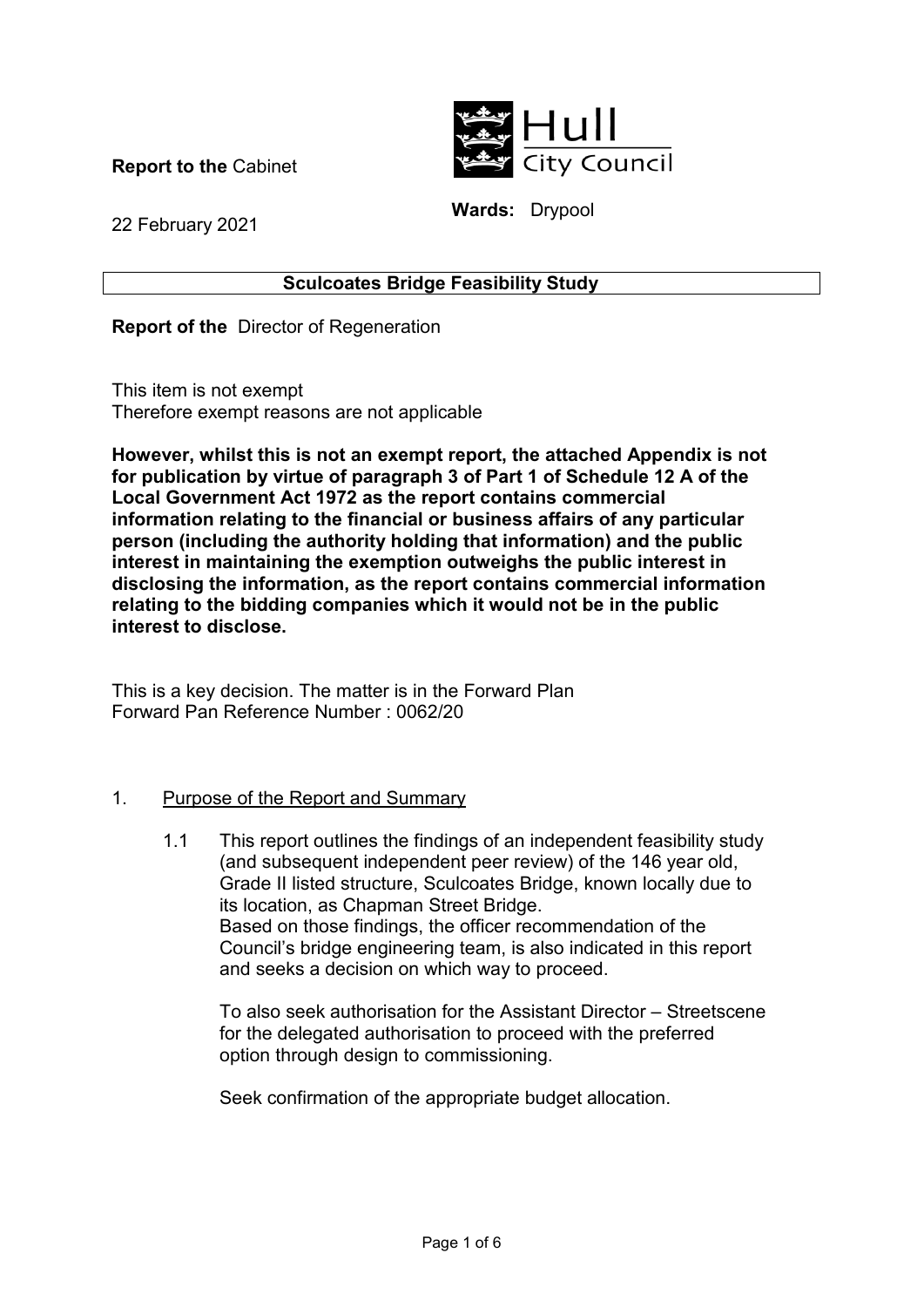# 2. Recommendations

 2.1 That the preferred option F1 of appendix 1 is selected, whereby the bridge is fully refurbished and brought back into service with an enforced restricted weight limit and measures to physically restrict prohibited vehicles (by way of height restriction) to protect the bridge from overloading and thus, the life expectancy of the bridge.

Appropriate capital budget is allocated

The delegated authority is given to the Assistant Director – Streetscene to proceed to design and commission the complete works.

#### 3. Reasons for Recommendations

 3.1 It was noted by the Council's bridge engineers that the original feasibility report had not addressed some of the residual risks identified by the Bridges Team, therefore a peer review and detailed assessment of the potential costs was also commissioned to reduce, as much as is possible, the risk of unforeseen risk and costs. It is standard practice for contingency to be included in projects such as these, however it was felt that the consultant's preferred option had the potential to leave the Council vulnerable to incurring significantly increased, unplanned costs that were not budgeted for and would be covered by costly uncompetitive compensation events, or even result in the suspension of the scheme if the costs became untenable.

The peer review generally agreed with the officer assessment of the report and supported the validity of their concerns regarding the viability of the proposed options.

This preferred option also takes account of other associated issues that if left, would only mean revisiting the bridge again to undertake further works again in the near future.

This option negates the need for a replacement bridge and retains the listed building requirements and could therefore be justified under a spend to save business case.

### 4. Impact on other Executive Committees (including Area Committees)

 4.1 All of the relevant Executive Committees and Area Committees will be consulted and advised of the impact as per the Corporate formal report process.

There is little to no significant impact on the traffic management as verified by traffic assessments.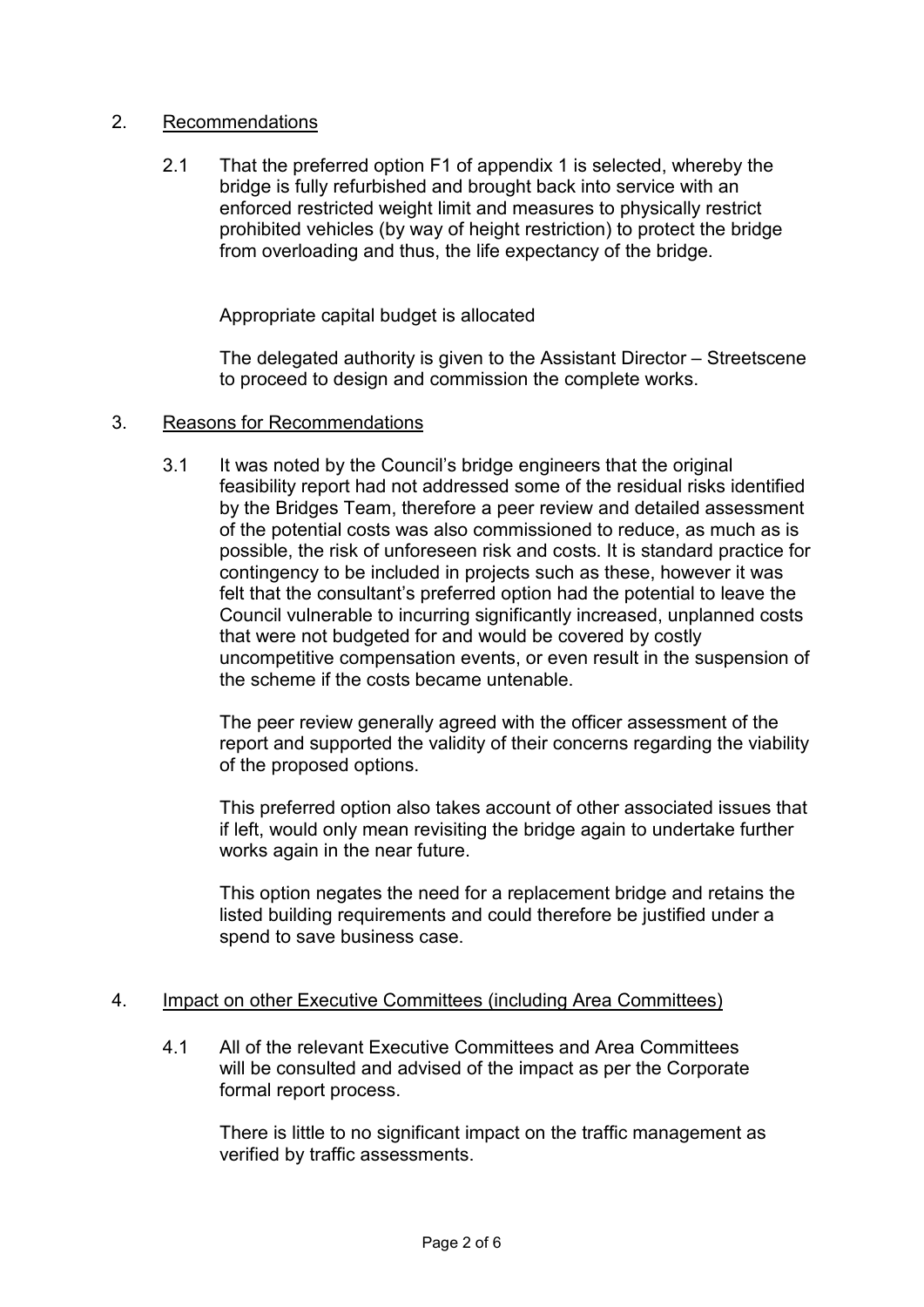### 5. Background

 5.1 Sculcoates Bridge is a two span bridge comprising of a concrete slab fixed span and wrought iron swing span. The highway bridge was opened to users in 1874 and spans the River Hull on Chapman Street. Over its service life the bridge has had various repair/strengthening works carried out both structurally and operationally.

The most recent of these strengthening works being in the early 1980's. In 1999 an assessment of the structure resulted in the imposition of a 3t weight restriction on the bridge in the early 2000's.

In July 2019 the bridge was closed to all users for several weeks to carry out essential repairs to the timber footways. At the same time as the timber repair works were carried out a Principal Inspection of the structure was undertaken. The inspection recommended that further investigation work and a new assessment is carried out. The further investigation work and assessment showed the bridge condition to have deteriorated to a state that the bridge needed to be closed to all vehicles. The bridge was closed in April 2020 and this remains the current position to date.

#### 6. Issues for Consideration

### 6.1 **Current Situation**

Following routine principal and planned inspections together with ongoing reactive works, it became clear that the bridge was deteriorating more quickly than anticipated therefore, a study was commissioned to look at a range of options for the bridge.

#### **Other Considerations**

With structures of this kind, it is often difficult to ascertain other critical elements which can sometimes be unearthed as work commences therefore given the options available, further work was commissioned to give an improved ballpark of the cost estimates in order that the Council is close to understanding a final figure and timescales.

The outcome of that work is shown at Appendix 2.

Bridge works like this are extensive and require consultations and permissions linked to the listed status. It is anticipated that works will commence on site in the financial year 22/23 and be completed in the financial year 23/24.

### **Traffic Movements and Safety**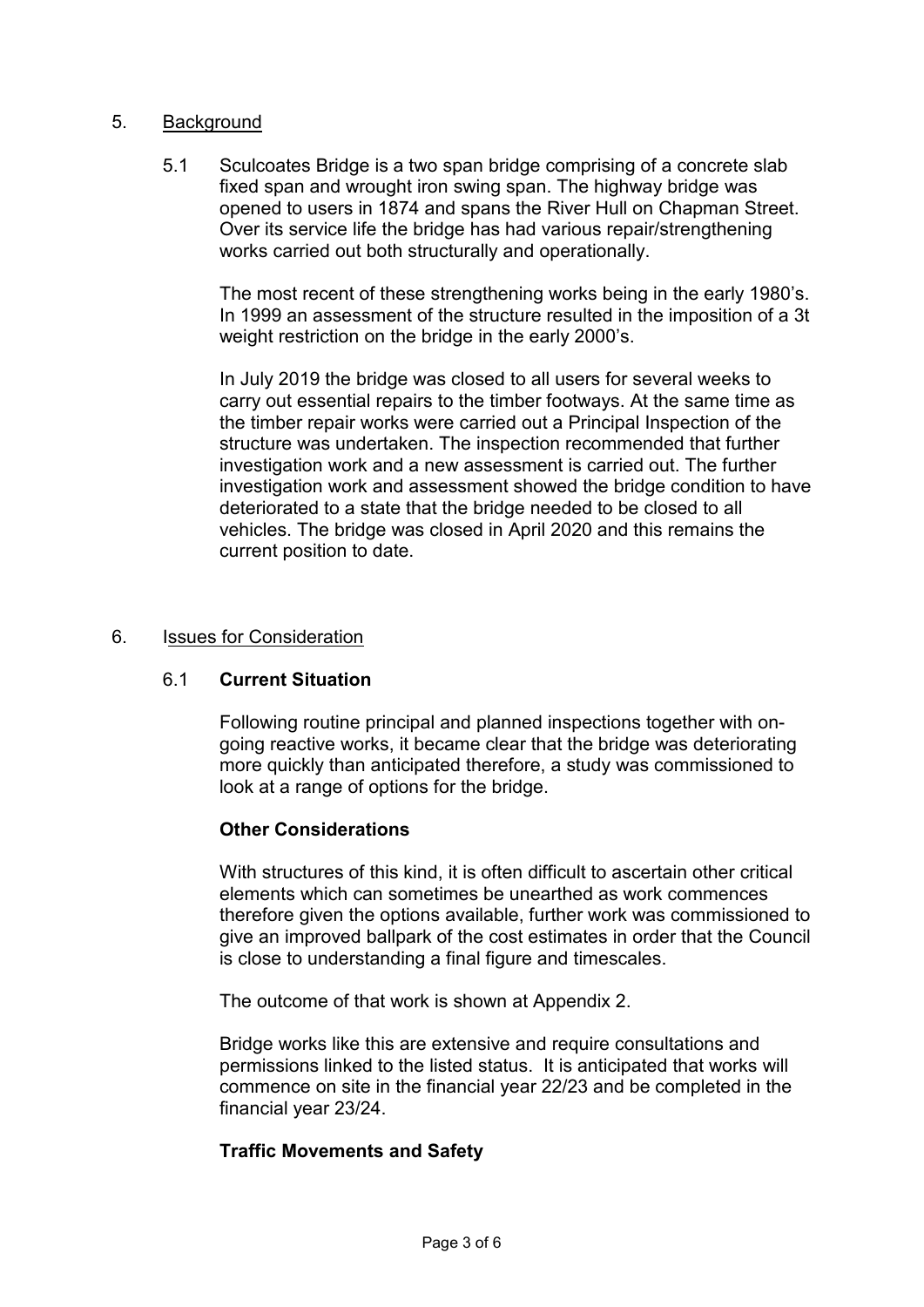River traffic has priority over the road traffic with the river feeding two major nearby industries namely oil.

As with any bridge structure, safety is paramount and will always take precedence over other issues. The bridge currently has restricted access to maintain safety. This will continue so long as on-going assessments deem it safe to do so or until the works are completed.

# 7. Options and Risk Assessment

- 7.1 The study has considered the feasibility of 6 main options for the future management of Sculcoates bridge, with variations of loading. Options include;
	- A Refurbish & re-open,
	- B Restrict and monitor,
	- C Close & conserve
	- D Relocate and replace
	- $\bullet$  E Remove
	- F- Extended Refurbishment

The options, their subsets and the associated officer risk assessment are detailed in Appendix 1

- 8. Consultation
	- 8.1 Due to the varied options, consultation will be undertaken as the scheme develops but will include the Planning Authority, MMO, Historic England, local businesses & river users.

# 9. Comments of the Monitoring Officer (Director of Legal Services and Partnerships)

- 9.1 Sculcoates Bridge forms part of the city's highway network. The Council has a duty under S. 41 Highways Act 1980 to maintain the public highway as well as a duty to secure the expeditious movement of traffic on its network under S. 16 Traffic Management Act 2004. As a listed building, the bridge's architectural and historic character should also be preserved. Care also needs to be taken should any works, deterioration or other alteration impact negatively on river users or affect navigation. There is therefore a compelling case for preservation and refurbishment, although subject to constraints as to future use, which can be achieved through implementation of traffic regulation orders. It should be noted that the present closure may not lawfully continue indefinitely, as this is time-limited by virtue of S. 14 Road Traffic Regulation Act 1984.
- 10. Comments of the Section 151 Officer (Director of Finance and Transformation)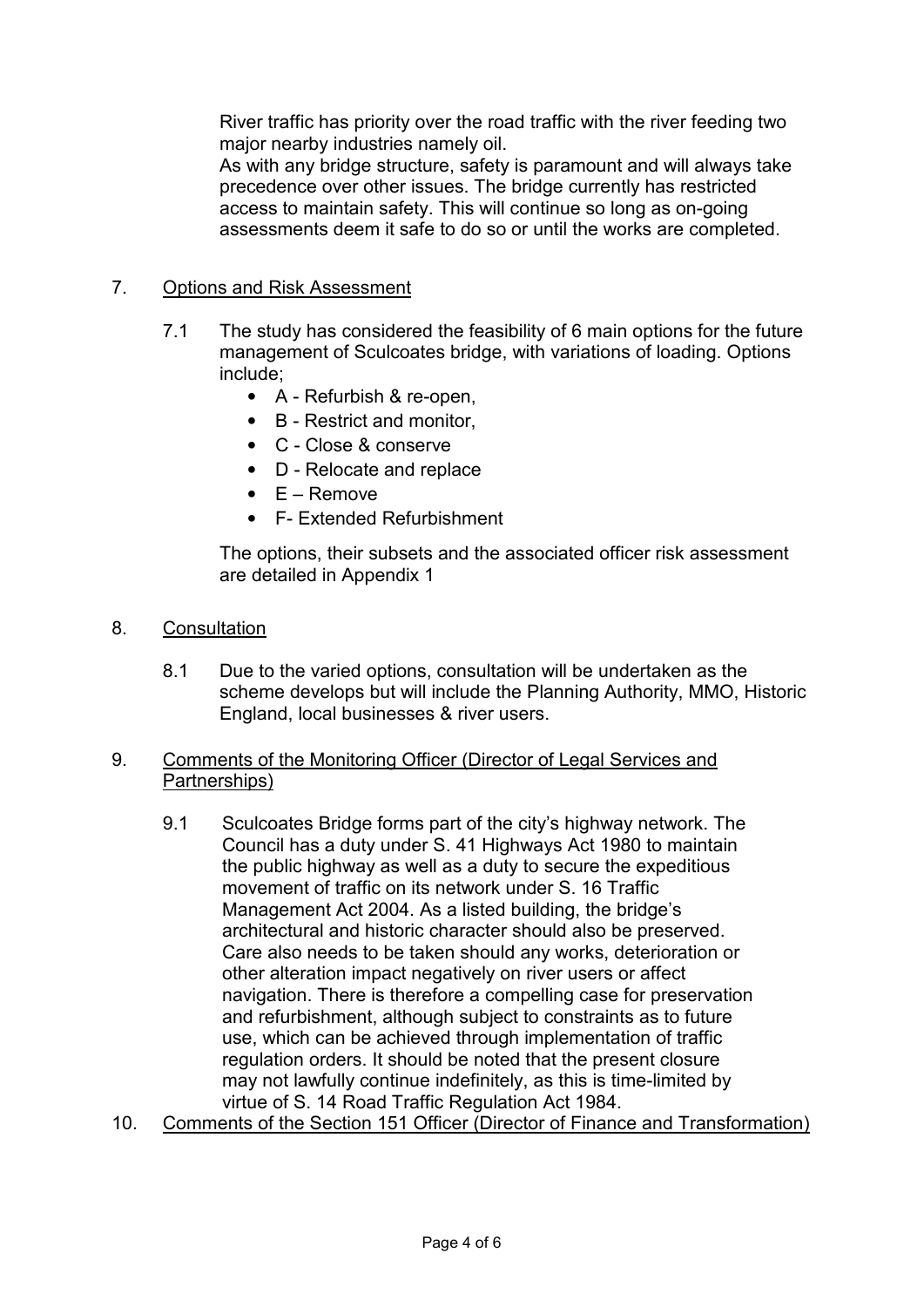10.1 The Director of Finance & Transformation notes the outcome of this study into Sculcoates Bridge (aka Chapman Street bridge) & the options.

The draft capital programme to be presented to Council for approval in February contains £6.5m for this bridge in 2022/2023 only. Option F1 is just achievable within the financial constraints of the proposed budgets subject to no future overspends. (GS)

### 11. Comments of Assistant Director of HR & OD and compliance with the Equality **Duty**

 11.1 There are no staffing issues arising from the recommended action, in terms of equality it is preferable to have the bridge operational to provide access across the river.

# 12. Comments of Overview and Scrutiny

- 12.1 This report was considered by the Infrastructure and Energy Overview and Scrutiny Commission at its meeting of Wednesday, 10 February, 2021. The Commission supported the recommendation at section 2 of the officer report. (Ref.6024)
- 13. Comments of the Portfolio Holder for Economic Investment, Regeneration, Planning Land and Property (Councillor Hale)
	- 13.1 "I fully support the recommendations."

### Mark Jones

# Contact Officer: Peter Curry Telephone No.: 614860

Officer Interests: None

Background Documents: - Appendix 1 – Options & Assessment Appendix 2 – Costings and Timings Technical References – Alan Woods, Mason Clark Reports